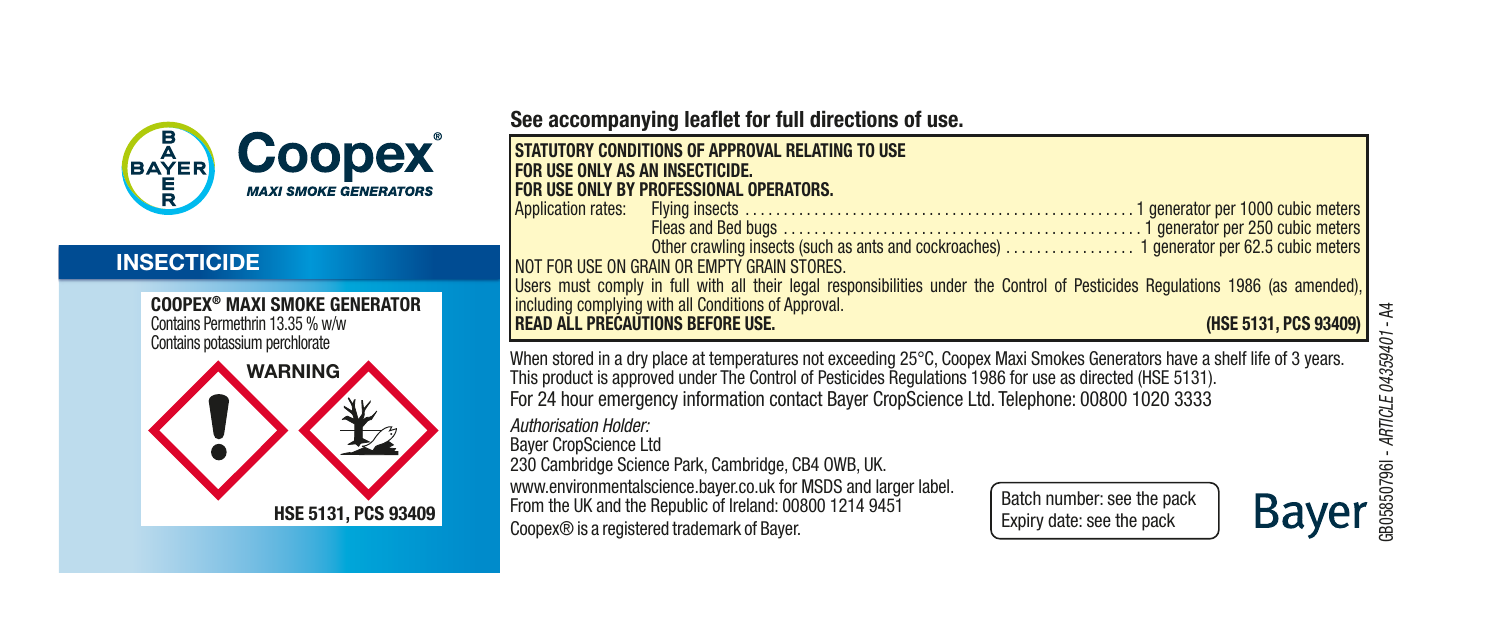# **INSECTICIDE**



**STATUTORY CONDITIONS OF APPROVAL RELATING TO USE FOR USE ONLY AS AN INSECTICIDE FOR USE ONLY BY PROFESSIONAL OPERATORS** Application rates:<br>Flying insects ...... Flying insects . . . . . . . . . . . . . . . . . . . . . . . . . . . . . . . . . . . . . . . 1 generator per 1000 cubic meters **FOR USE ONLY AS AN INSECTICIDE.** order (1985). BEFORE TREATING ANY STRUCTURE USED BY BATS, CONSULT ENGLISH NATURE, SCOTTISH NATURAL Fleas and Bed bugs ………………………………………1 generator per 250 cubic meters | HERITAGE OR THE COUNTRYSIDE COUNCIL FOR WALES OR DEPARTMENT OF THE ENVIRONMENT FOR Other crawling insects (such as ants and cockroaches) . . . . . . . 1 generator per 62.5 cubic meters NOT FOR USE ON GRAIN OR EMPTY GRAIN STORES. Users must comply in full with all their legal responsibilities under the Control of Pesticides Regulations 1986 (as amended), including complying with all Conditions of Approval. **READ ALL PRECAUTIONS BEFORE USE.**

**BROAD SPECTRUM INSECTICIDAL SMOKE GENERATOR.** 







**Bayer** 





**See enclosed leaflet for full.**

| <b>Directions for Use.</b>                                                                     |
|------------------------------------------------------------------------------------------------|
| For 24 hour emergency information contact Bayer CropScience Ltd.<br>Telephone: 00800 1020 3333 |
| Authorisation Holder:<br><b>Baver CropScience Ltd</b>                                          |
| 230 Cambridge Science Park<br>Cambridge, CB4 OWB, UK                                           |
| www.environmentalscience.bayer.co.uk for SDS and larger label.                                 |

From the UK and the Republic of Ireland: 00800 1214 9451

**FOR USE ONLY BY PROFESSIONAL OPERATORS. FOR INDOOR USE ONLY.**

**PRECAUTIONS** The (COSHH) Control of Substances Hazardous to Health Regulations 2002 (as amended) may apply to the use of this product at work.

Engineering control of operator exposure must be used where reasonably practicable in addition to the KEEP OFF SKIN.<br>following personal protective equipment:

**HSE 5131, PCS 93409 PREMOVE OR COVER ALL FISHTANKS AND BOWLS before application.<br>COVER WATER STORAGE TANKS before application.<br>HAZARDOUS TO BEES.** PROTECTION when using the product.<br>DO NOT BREATHE SMOKE. Otherwise wear respiratory protective equipment and eye protection (see HSE of 3 years. NORTHERN IRELAND. FOR IRELAND: ALL BATS ARE PROTECTED UNDER SCHEDULE 5 OF THE WILDLIFE ACTS (1976 AND 2000). BEFORE TREATING ANY STRUCTURE USED BY BATS, CONSULT THE NATIONAL PARKS AND WILDLIFE SERVICE.<br>DO NOT CONTAMINATE FOODSTUFFS, EATING UTENSILS OR FOOD CONTACT SURFACES. EXTREMELY DANGEROUS TO FISH AND OTHER AQUATIC LIFE. DISPOSE OF USED GENERATOR SAFELY. KEEP IN A SAFE PLACE, out of reach of children

Guidance Booklet HS (G) 53 "Respiratory Protective Equipment- A practical guide for users").

AVOID EXCESSIVE CONTAMINATION OF COVERALLS AND LAUNDER REGULARLY. However, engineering controls may replace personal protective equipment if a COSHH assessment shows

they provide an equal or higher standard of protection. AVOID naked flames and hot surfaces.



FOR INDOOR USE ONLY:

VACATE TREATMENT AREAS BEFORE APPLICATION.

This product is approved under The Control of Pesticides Regulations 1986 for use as directed (HSE 5131). This product is approved under The Control of Pesticides Regulations 1986 for use as directed (HSE 5131).

Coopex® is a registered trademark of Bayer. Expiry date: see the pack





Do not disturb bats or their roost. This may influence the use of Coopex smoke generators in roof spaces etc. No treatments should be made without first ascertaining whether bats use the site as a roost. ALL BATS ARE PROTECTED UNDER THE WILDLIFE AND COUTRYSIDE ACT 1981 or the Wildlife (Northern Ireland)

following personal protective equipment: WEAR SUITABLE PROTECTIVE CLOTHING (COVERALLS), SYNTHETIC RUBBER/PVC GLOVES AND EYE Use appropriate containment to avoid environmental contamination.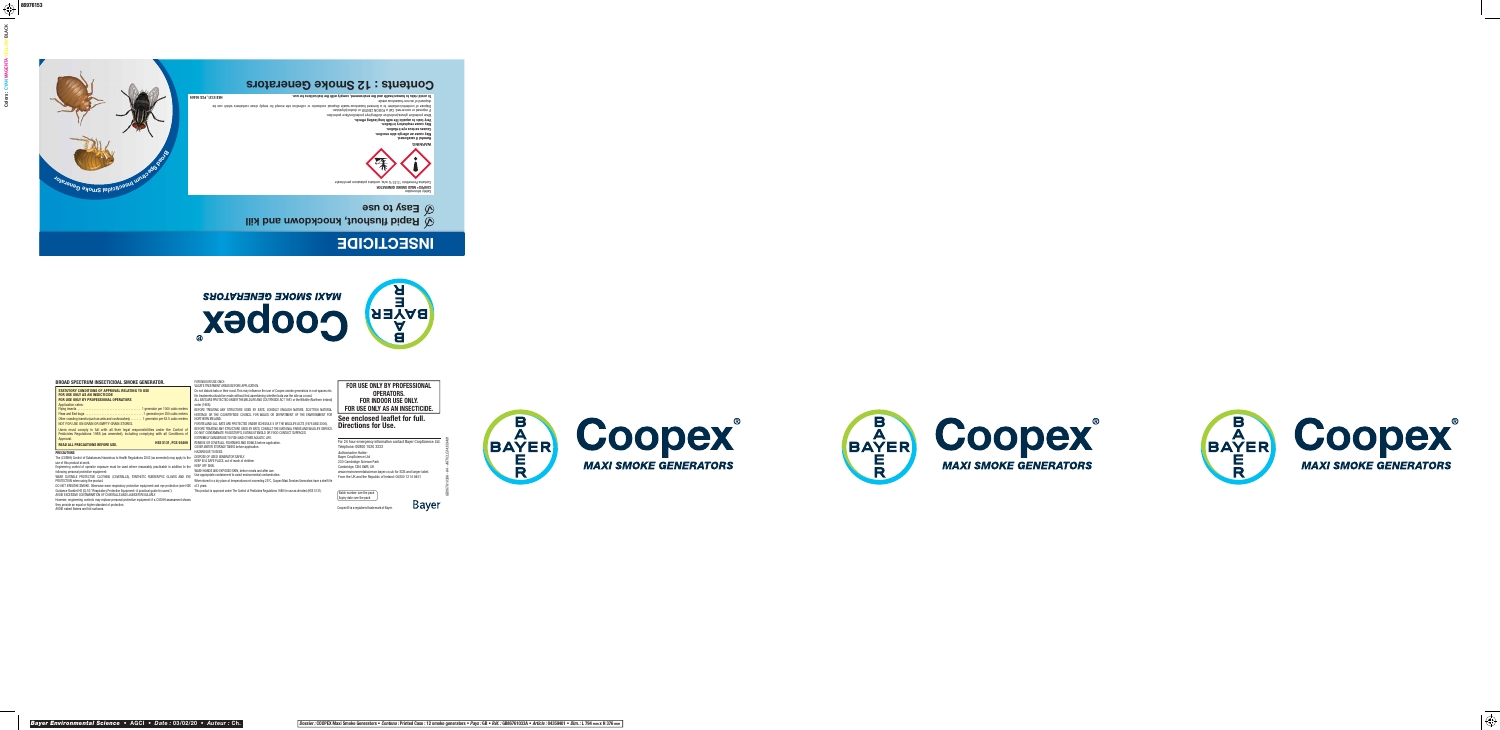DO NOT CONTAMINATE FOODSTUFFS, EATING UTENSILS OR FOOD CONTACT SURFACES. EXTREMELY DANGEROUS TO FISH AND OTHER AQUATIC LIFE. REMOVE OR COVER ALL FISHTANKS AND BOWLS before application. COVER WATER STORAGE TANKS before application. HAZARDOUS TO BEES. DISPOSE OF USED GENERATOR SAFELY. KEEP IN A SAFE PLACE, out of reach of children KEEP OFF SKIN. WASH HANDS AND EXPOSED SKIN, before meals and after use. Use appropriate containment to avoid environmental contamination.

#### STATUTORY CONDITIONS OF APPROVAL RELATING TO USE FOR USE ONLY AS AN INSECTICIDE FOR USE ONLY BY PROFESSIONAL OPERATORS

Application rates:

Flying insects . . . . . . . . . . . . . . . . . . . . . . . . . . . . . . . . . . . . . . 1 generator per 1000 cubic meters Fleas and Bed bugs . . . . . . . . . . . . . . . . . . . . . . . . . . . . . . . . . . 1 generator per 250 cubic meters Other crawling insects (such as ants and cockroaches)....... 1 generator per 62.5 cubic meters NOT FOR USE ON GRAIN OR EMPTY GRAIN STORES.

Users must comply in full with all their legal responsibilities under the Control of Pesticides Regulations 1986 (as amended), including complying with all Conditions of Approval.

READ ALL PRECAUTIONS BEFORE USE. HSE 5131, PCS 93409

When stored in a dry place at temperatures not exceeding 25°C, Coopex Maxi Smokes Generators have a shelf life of 3 years.

This product is approved under The Control of Pesticides Regulations 1986 for use as directed (HSE 5131).

For 24 hour emergency information contact Bayer CropScience Ltd. Telephone: 00800 1020 3333

*Authorisation Holder:* Bayer CropScience Ltd 230 Cambridge Science Park Cambridge, CB4 OWB, UK.

www.environmentalscience.bayer.co.uk for MSDS and larger label. From the UK and the Republic of Ireland: 00800 1214 9451

Coopex® is a registered trademark of Bayer.

Batch number: see the pack Expiry date: see the pack





# **INSECTICIDE**

### $\emptyset$  Rapid flushout, knockdown and kill  $\emptyset$  Easy to use

Safety information COOPEX® MAXI SMOKE GENERATORS Contains Permethrin 13.35 % w/w Contains potassium perchlorate



Harmful if swallowed. May cause an allergic skin reaction. Causes serious eye irritation. May cause respiratory irritation.

Very toxic to aquatic life with long lasting effects. Wear protective gloves/protective clothing/eye protection/face protection.

IF exposed or concerned: Call a POISON CENTER or doctor/physician.

Dispose of contents/container to a licensed hazardous-waste disposal contractor or collection site except for empty clean containers which can be disposed of as non-hazardous waste.

To avoid risks to human health and the environment, comply with the instructions for use.

HSE 5131, PCS 93409

GB05866773I - *ARTICLE 04359401* - A4

Broad Smoke Generator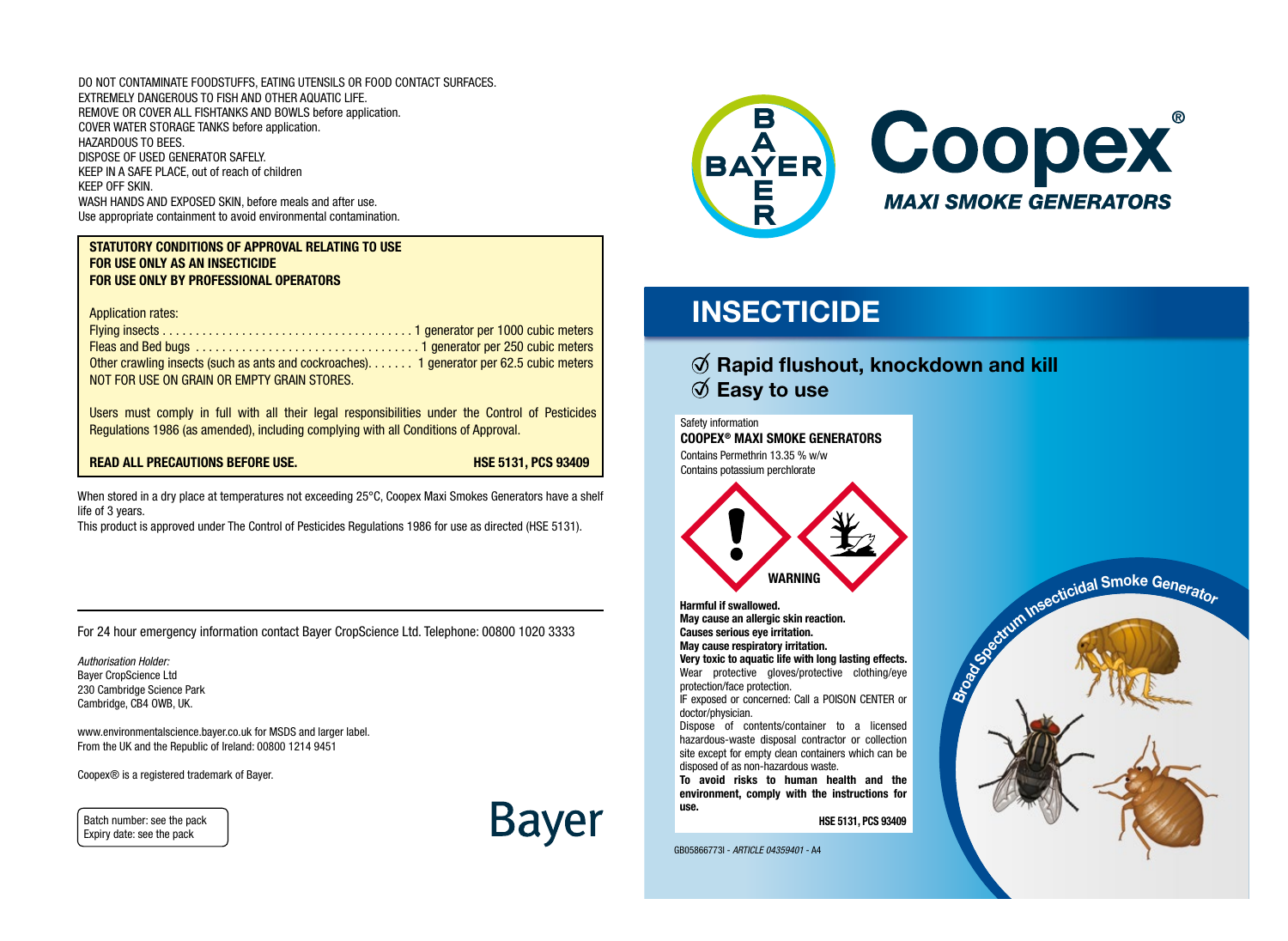

#### BROAD SPECTRUM INSECTICIDAL SMOKE GENERATOR

A ready to use insecticidal smoke generator for general disinfestation indoors, containing Permethrin, 13.35 % w/w and potassium perchlorate.

The insecticidal smoke will control insects present at the time of treatment by direct contact action (space treatment).

The (COSHH) Control of Substances Hazardous to Health Regulations may apply to the use of this product at work. - UK ONLY.

### FOR USE ONLY BY PROFESSIONAL OPERATORS FOR INDOOR USE ONLY FOR USE ONLY AS AN INSECTICIDE

#### Flying insects:

For the control of flying insects e.g. houseflies, cluster flies, mosquitoes, fruit flies, wasps and moths.

#### Crawling insects:

Aids the control of crawling insects e.g. Fleas, bed bugs, ants, cockroaches, and stored product insects e.g. Sawtoothed grain beetles and adult grain weevils.

#### DIRECTIONS FOR USE:

For use in the following situations: Food handling, storage and manufacture Domestic: e.g. Private housing. Public Hygiene Areas: Hospitals (not occupied wards), Industrial & municipal buildings, Small Animal Housing: The Management Coos, Pet shops, Kennels, Veterinary practices, Laboratory animal houses (excluding pens and cages).

NOT FOR USE ON GRAIN OR EMPTY GRAIN STORES.

Remove/cover processed foodstuffs, utensils and food preparation equipment. Cover unprocessed foodstuffs.

Seal area to be treated as effectively as possible.

Close doors and windows, block fire places and exclude draughts.

Clear people, plants and animals, including fish, from the area to be treated.

Take the required number of smoke generators.

Tear off the tag and remove the container cap.

Place each smoke generator on a fireproof base approximately 300 mm x 300 mm but NOT in a bucket or other enclosed space.

When a number of generators are being used, space them throughout the area to be treated and prepare all for ignition before lighting the first.

Light the ignitor using a match.

Do not leave lighted match on generator.

Light smoke generators in sequence, starting with the furthest from an identified exit.

Leave for not less than two hours or one hour per 1.5 m ceiling height.

After treatment is complete, open windows and doors and ventilate thoroughly.

The product may be used to treat empty bins and stores, or spaces where unprocessed foodstuffs are protected from deposits of the insecticide by means of a covering not more permeable than twill jute sacking.

#### FLEA CONTROL:

Where infestations are associated with domestic animals, the animals should be treated using a suitable veterinary product. The animals bedding and other infested areas should be treated with K-Othrine®.

Thorough cleaning of the premises will also contribute to flea control and reduce to opportunity for further infestation.

#### BEDBUG CONTROL:

Thorough cleaning, including laundering of bedding will assist the control of bedbug infestations. In addition the mattress (not bed linen) should be treated with K-Othrine® or Ficam®.

#### WARNINGS:

Do not apply smoke in the presence of plants. Ventilate areas thoroughly after treatments.

#### **PRECAUTIONS**

The (COSHH) Control of Substances Hazardous to Health Regulations 2002 (as amended) may apply to the use of this product at work.

Engineering control of operator exposure must be used where reasonably practicable in addition to the following personal protective equipment:

WEAR SUITABLE PROTECTIVE CLOTHING (COVERALLS), SYNTHETIC RUBBER/PVC GLOVES AND EYE PROTECTION when using the product.

DO NOT BREATHE SMOKE. Otherwise wear respiratory protective equipment and eye protection (see HSE Guidance Booklet HS (G) 53 "Respiratory Protective Equipment- A practical quide for users").

AVOID EXCESSIVE CONTAMINATION OF COVERALLS AND LAUNDER REGULARLY.

However, engineering controls may replace personal protective equipment if a COSHH assessment shows they provide an equal or higher standard of protection.

AVOID naked flames and hot surfaces.

FOR INDOOR USE ONLY:

VACATE TREATMENT AREAS BEFORE APPLICATION.

Do not disturb bats or their roost. This may influence the use of Coopex smoke generators in roof spaces etc. No treatments should be made without first ascertaining whether bats use the site as a roost.

ALL BATS ARE PROTECTED UNDER THE WILDLIFE AND COUTRYSIDE ACT 1981 or the Wildlife (Northern Ireland) order (1985).

BEFORE TREATING ANY STRUCTURE USED BY BATS, CONSULT ENGLISH NATURE, SCOTTISH NATURAL HERITAGE OR THE COUNTRYSIDE COUNCIL FOR WALES OR DEPARTMENT OF THE ENVIRONMENT FOR NORTHERN IRELAND.

FOR IRELAND: ALL BATS ARE PROTECTED UNDER SCHEDULE 5 OF THE WILDLIFE ACTS (1976 AND 2000). BEFORE TREATING ANY STRUCTURE USED BY BATS, CONSULT THE NATIONAL PARKS AND WILDLIFE SERVICE.